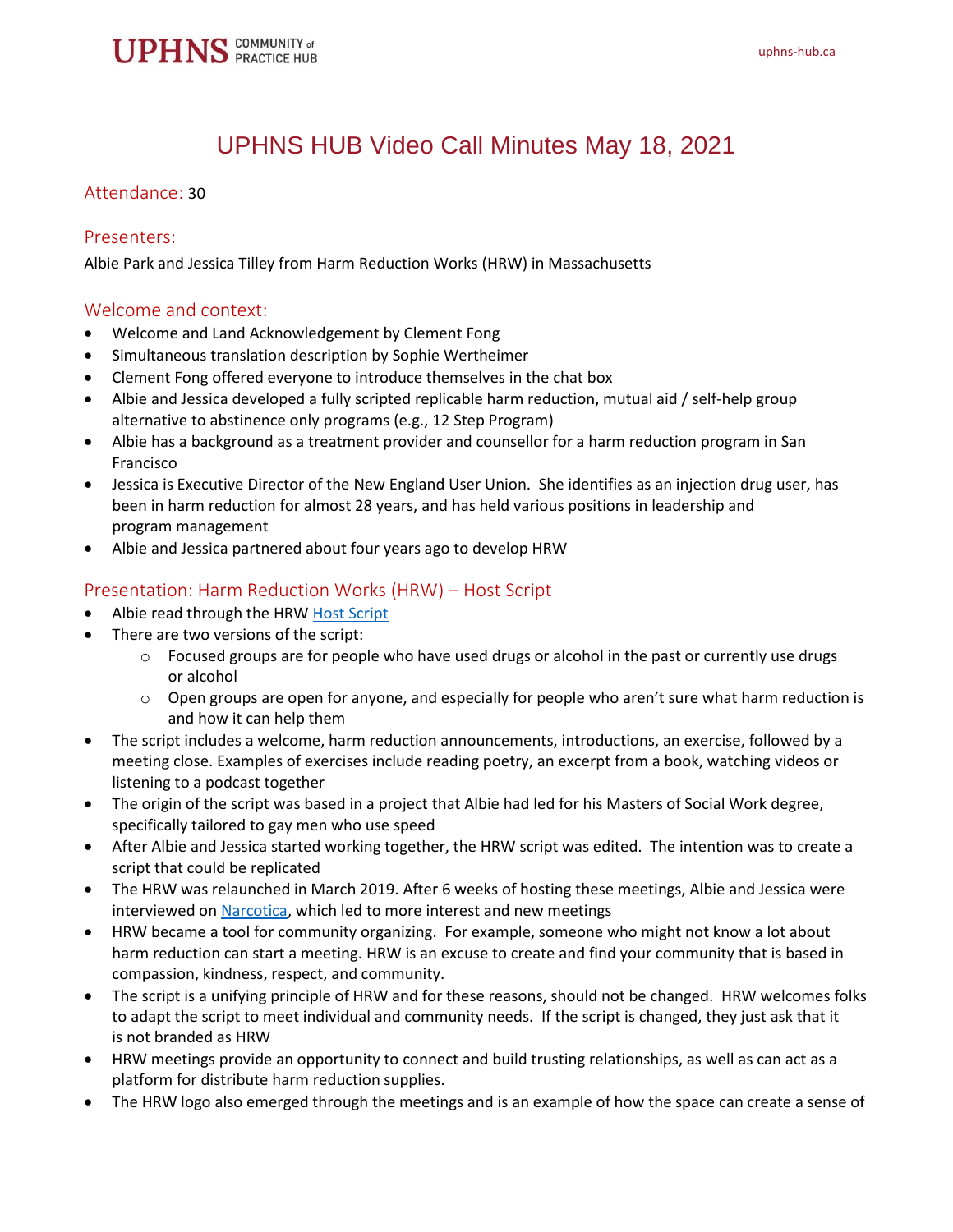community and belonging. Each group might choose to create their own logo.

- HRW recognizes the fact that there is never going to be enough treatment, and there will always be people who need help of some sort but may not want to go to treatment.
- It is also remarkable to have people who have been in abstinence-based modalities come to these meetings and disclose that they are thinking about drinking or using, where before many couldn't come forward in their 12-step program due to fear or judgment.
- You can find the schedule of HRW meetings on the webpage. There are new meetings that have emerged on their own that may not be included on the site
- Specialized groups have been established over time. Some examples include:
	- o Women's non-binary group
	- o BIPOC group
	- o A group for folks who identify as queer
	- o A new meeting in Kentucky that is very conservative
	- $\circ$  There are satellite programs in rural communities. HRW is allowing harm reduction to go in places where there hasn't been a lot of exposure, but there has been great need.
	- o Service providers are now starting meetings. HRW is a way to engage in conversation for service providers who are not comfortable sitting down and connecting
	- $\circ$  There is a discord room this acts as a source of community for young folks
	- $\circ$  One person holds meetings both inside and outside the jail so that people feel like they still have a community after they get released
	- $\circ$  There is a group that has been established by a group of moms. Mothers have used HRW as a forum to challenge outdated or harmful narratives (e.g., tough love / enabling / disabling perspective), and disclose personal drug use as a parent
- Part of the mission of HRW is to dispel stigma. Stigma reduction is embedded in the host script
- Participants can also use the group as a place to rehearse telling their stories, especially if they have a presentation coming up (e.g., origin stories / lived experience).

## Discussion:

- **Q: What is the best way to get in touch with HRW?**
	- $\circ$  A: Jessica and Albie will put their contact information into the chat box.
		- Jessie Tilley: [jtilley@hrh413.org;](mailto:jtilley@hrh413.org) 413-313-8143
			- Albie Park: [apark@hrh413.org;](mailto:apark@hrh413.org) 413-320-0011
- **Q: what is the best way to start down the HRW pathway? Is it best to check the website and take a look at the script?**
	- $\circ$  A: I think it is good when people have a call with us, helps people feel connected. It depends on who the person is. Our link tree [\(https://linktr.ee/hrw\)](https://linktr.ee/hrw) definitely has the foundations of HRW, includes information about who we are, how to contact us, the meeting schedule. The webpage doesn't include international meetings yet – but anybody is welcome to attend the meetings on the schedule list. The best strategy depends on how or who is starting the group. What way feels more comfortable.
- Comment: The way that I have been looking at my own work is trying to prioritize trust and collaboration. Whenever someone starts a meeting, it means we are starting a collaboration. I am going to be as supportive as I can. I believe that it is probably best if 4-6 people decide they are going to do this together – in case nobody shows up – you can still have the meeting. You can also alternate who is hosting the meeting so there isn't so much pressure.
- **Q: How do you decide what exercise will be brought to the meeting?**
	- $\circ$  A: That is determined by the host. When we were doing the live groups in North Hampton, I would